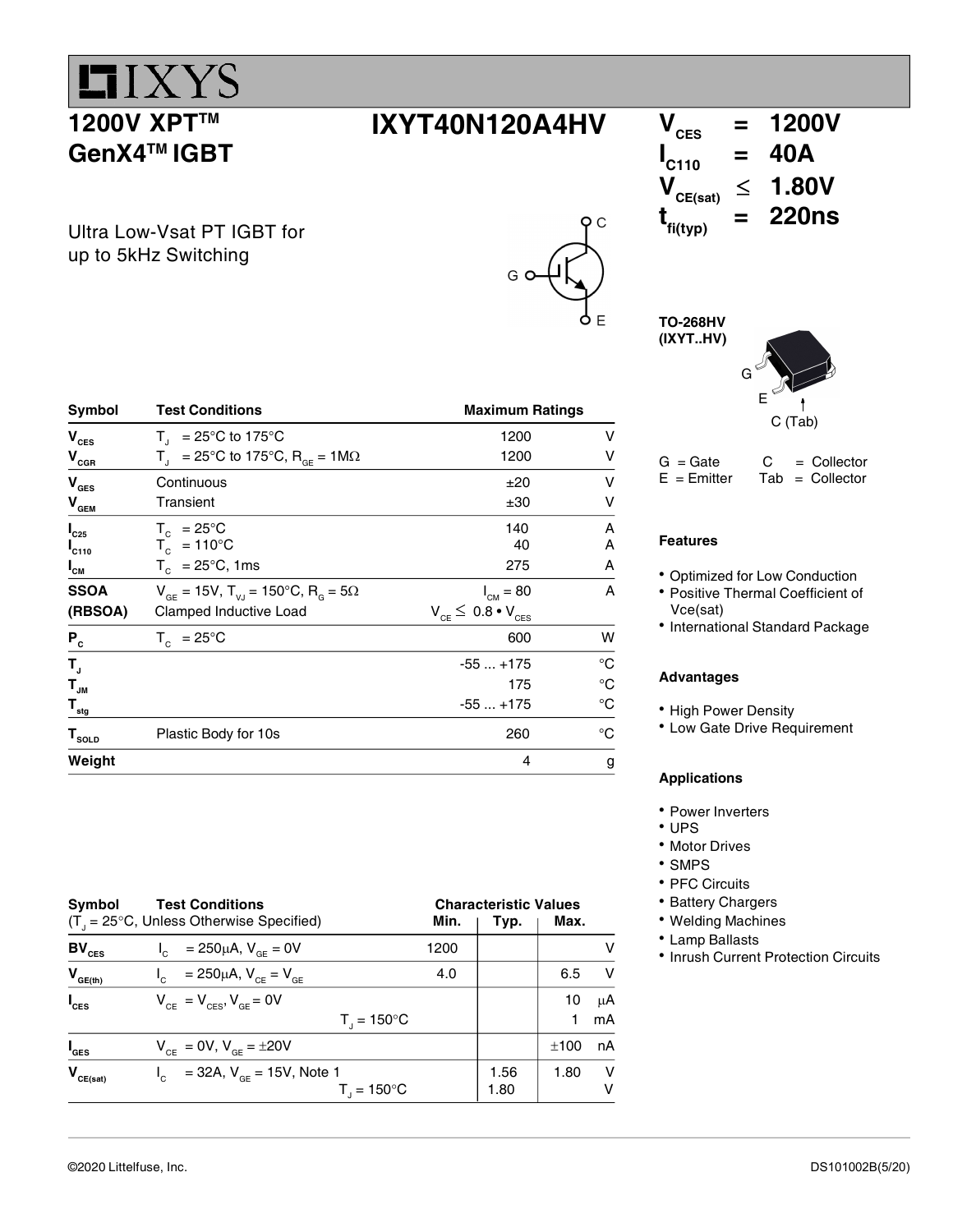

| <b>Symbol Test Conditions</b>           |                                                                   | <b>Characteristic Values</b> |      |           |
|-----------------------------------------|-------------------------------------------------------------------|------------------------------|------|-----------|
|                                         | $(T_{\text{d}} = 25^{\circ} \text{C}$ Unless Otherwise Specified) | Min.                         | Typ. | Max.      |
| $g_{\rm fs}$                            | $I_c = 32A$ , $V_{cF} = 10V$ , Note 1                             | 12                           | 22   | S         |
| $C_{\rm ies}$                           |                                                                   |                              | 1650 | pF        |
| $\mathbf{C}_\mathrm{oes}$               | $V_{CF} = 25V$ , $V_{GF} = 0V$ , f = 1MHz                         |                              | 105  | рF        |
| $\mathbf{C}_{\text{res}}$               |                                                                   |                              | 60   | рF        |
| $\mathbf{Q}_{\text{g(on)}}$             |                                                                   |                              | 90   | nС        |
| $\mathbf{Q}_{_{\mathbf{ge}}}$           | $I_c = 32A$ , $V_{GE} = 15V$ , $V_{CE} = 0.5 \cdot V_{CES}$       |                              | 15   | nС        |
| $\mathbf{Q}_{\underline{\mathrm{gc}}}$  |                                                                   |                              | 40   | nС        |
| $\mathbf{t}_{\mathsf{d}(on)}$           |                                                                   |                              | 22   | ns        |
| $t_{\rm n}$                             | Inductive load, $T_1 = 25^{\circ}C$                               |                              | 50   | ns        |
| $E_{\rm on}$                            | $I_c = 32A, V_{GF} = 15V$                                         |                              | 2.30 | mJ        |
| $\mathbf{t}_{\text{\tiny{d(off)}}}$     | $V_{CF}$ = 600V, R <sub>G</sub> = 5 $\Omega$                      |                              | 204  | ns        |
| $t_{\rm fl}$                            | Note 2                                                            |                              | 346  | ns        |
| $E_{_{\rm off}}$                        |                                                                   |                              | 3.75 | mJ        |
| $\mathbf{t}_{\mathsf{d}(\mathsf{on})}$  |                                                                   |                              | 17   | ns        |
| $t_{\rm n}$                             | Inductive load, $T_1 = 150^{\circ}$ C                             |                              | 50   | ns        |
| $E_{\rm on}$                            | $I_c = 32A, V_{GE} = 15V$                                         |                              | 3.55 | mJ        |
| $\mathbf{t}_{\mathsf{d}(\mathsf{off})}$ | $V_{CF} = 600V, R_{G} = 5\Omega$                                  |                              | 280  | ns        |
| $t_{\rm fl}$                            | Note 2                                                            |                              | 760  | ns        |
| $E_{\text{off}}$                        |                                                                   |                              | 6.46 | mJ        |
| $\mathbf{R}_{\text{thJC}}$              |                                                                   |                              |      | 0.25 °C/W |

#### Notes:

- 1. Pulse test,  $t \le 300 \mu s$ , duty cycle,  $d \le 2\%$ .
- 2. Switching times & energy losses may increase for higher  $\mathsf{V}_{\varepsilon \varepsilon}$ (clamp),  $\mathsf{T}_{\text{J}}$  or  $\mathsf{R}_{\text{g}}$ .

Littelfuse Reserves the Right to Change Limits, Test Conditions, and Dimensions.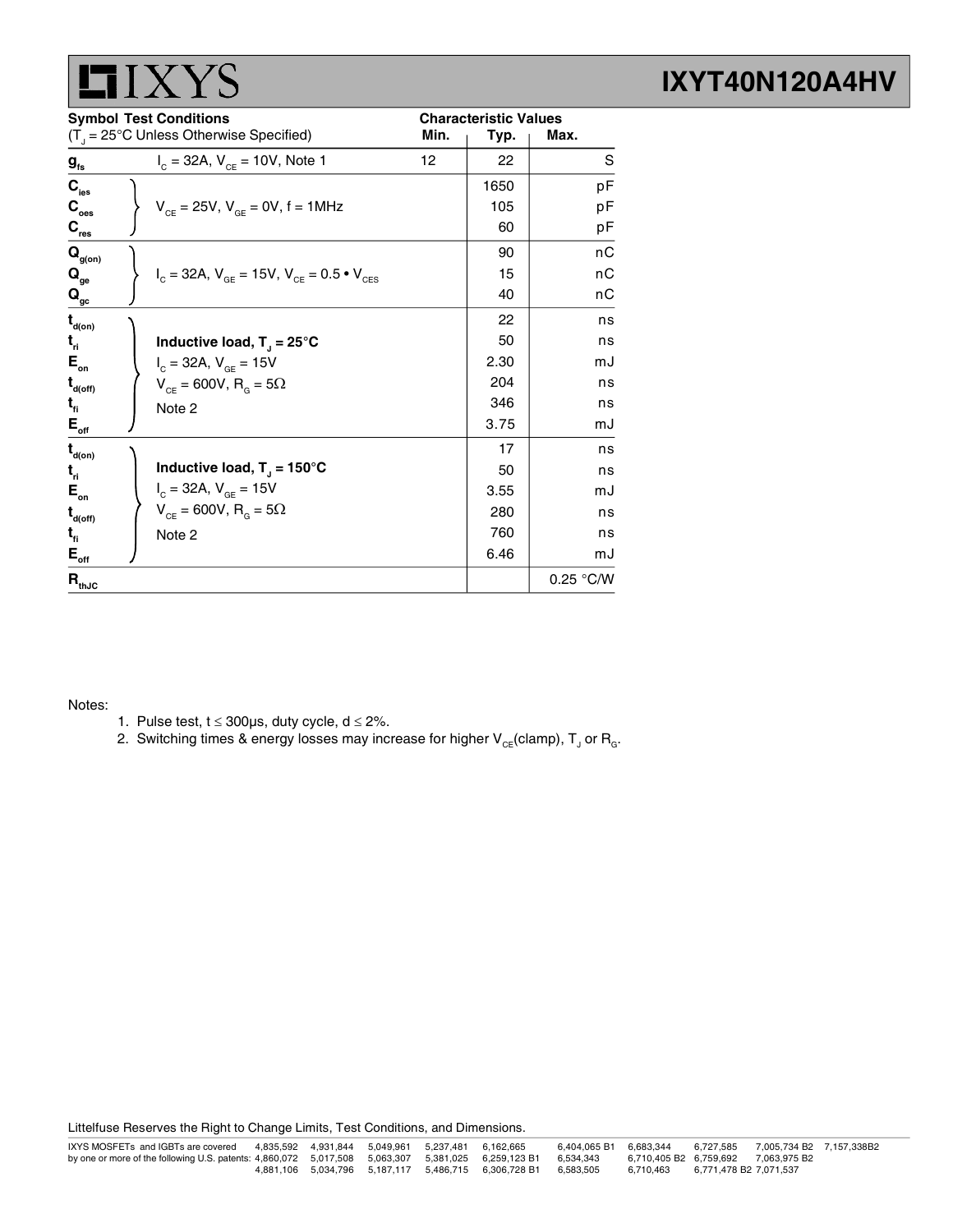

Fig. 3. Output Characteristics  $@T_J = 150°C$ 









Fig. 4. Dependence of  $V_{CE(sat)}$  on Junction Temperature



#### Fig. 6. Input Admittance

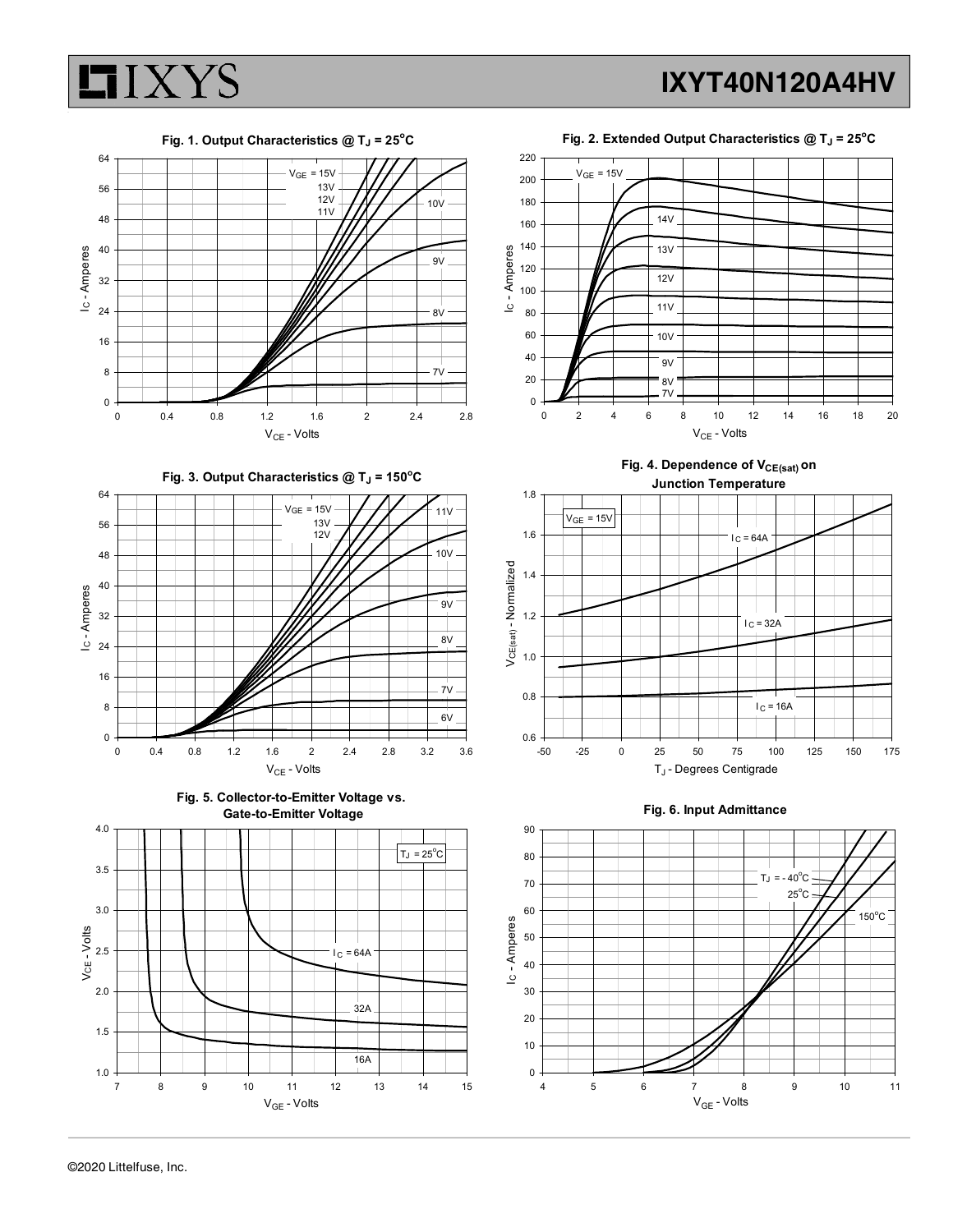



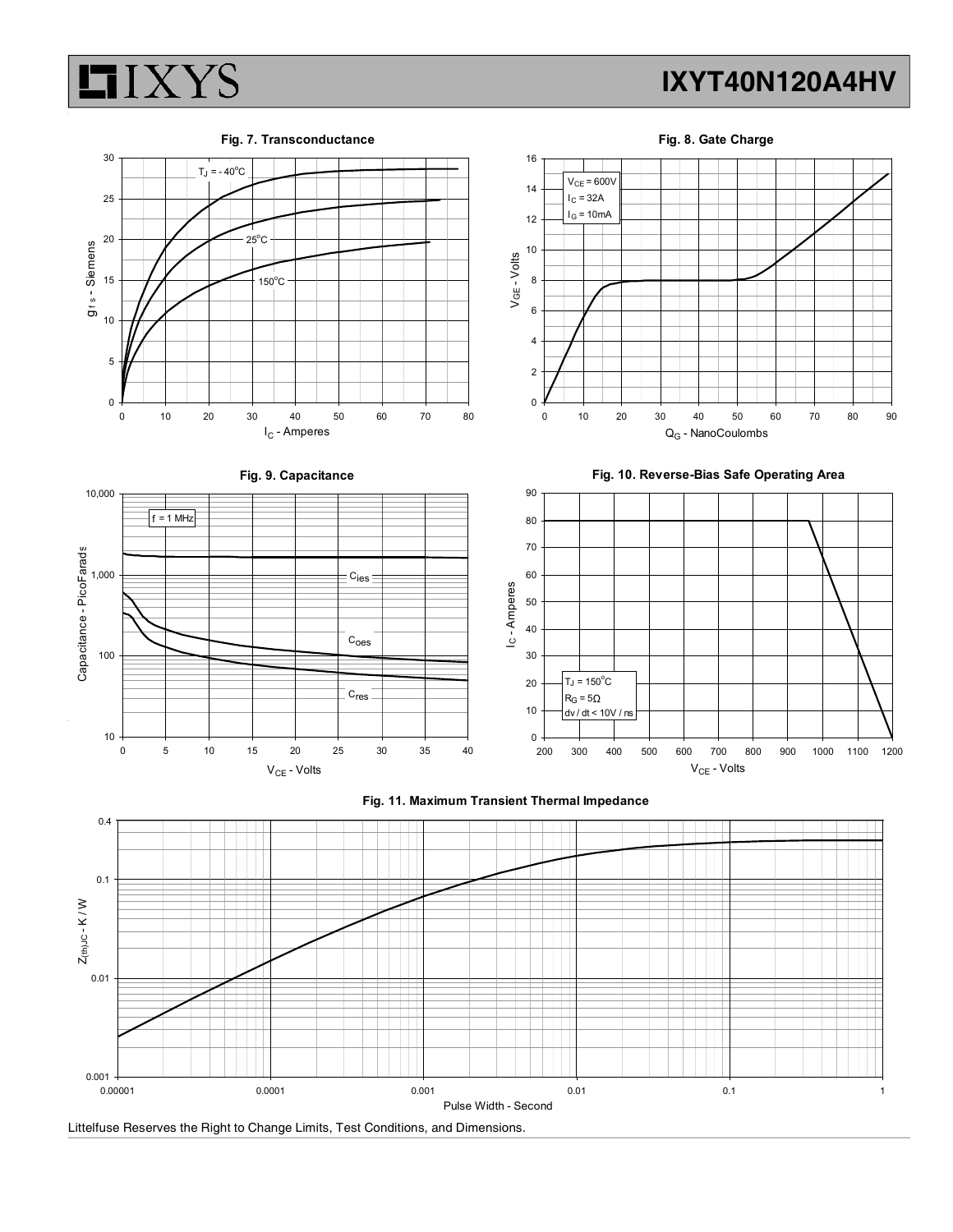











Fig. 15. Inductive Switching Energy Loss vs.





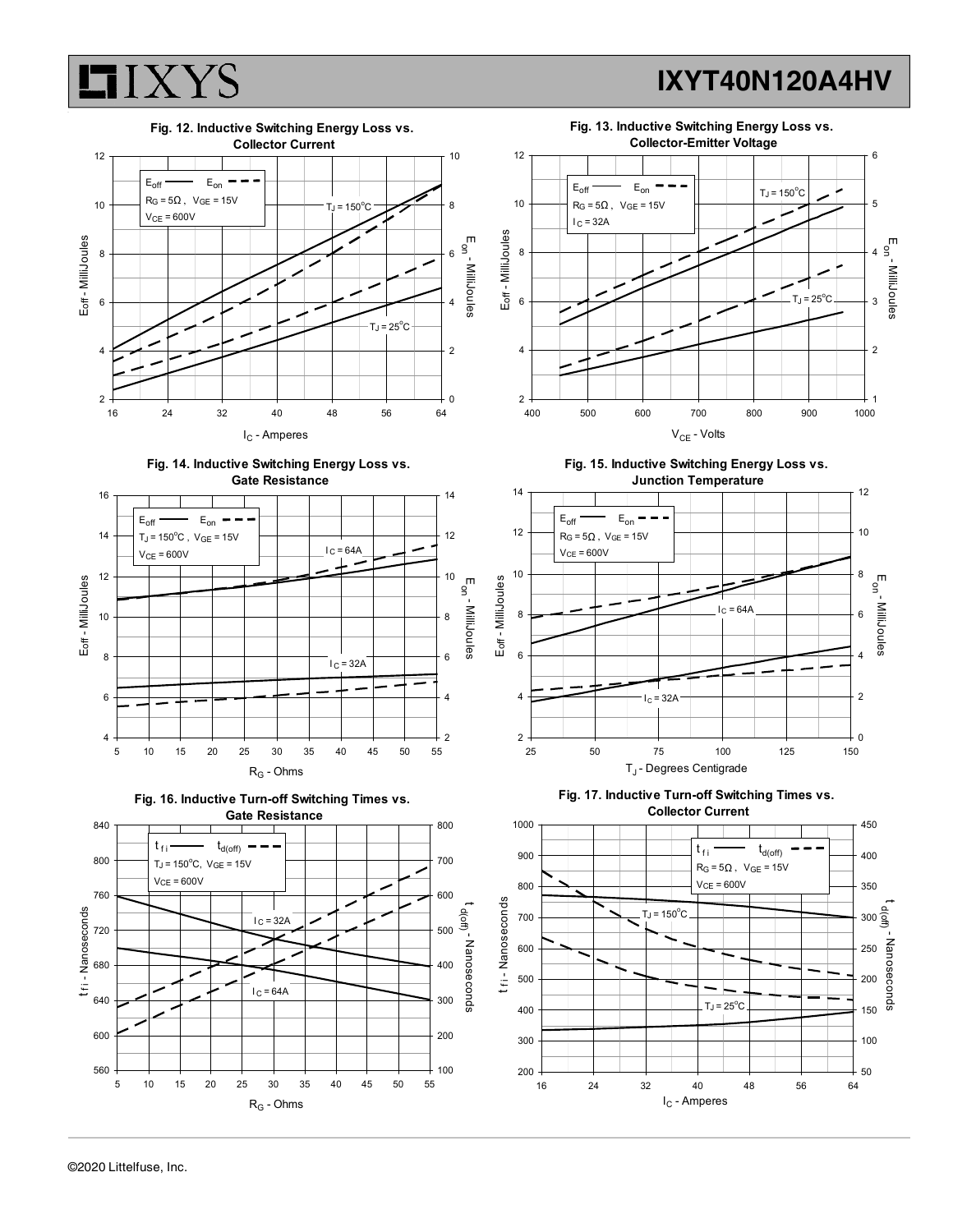



#### Littelfuse Reserves the Right to Change Limits, Test Conditions, and Dimensions.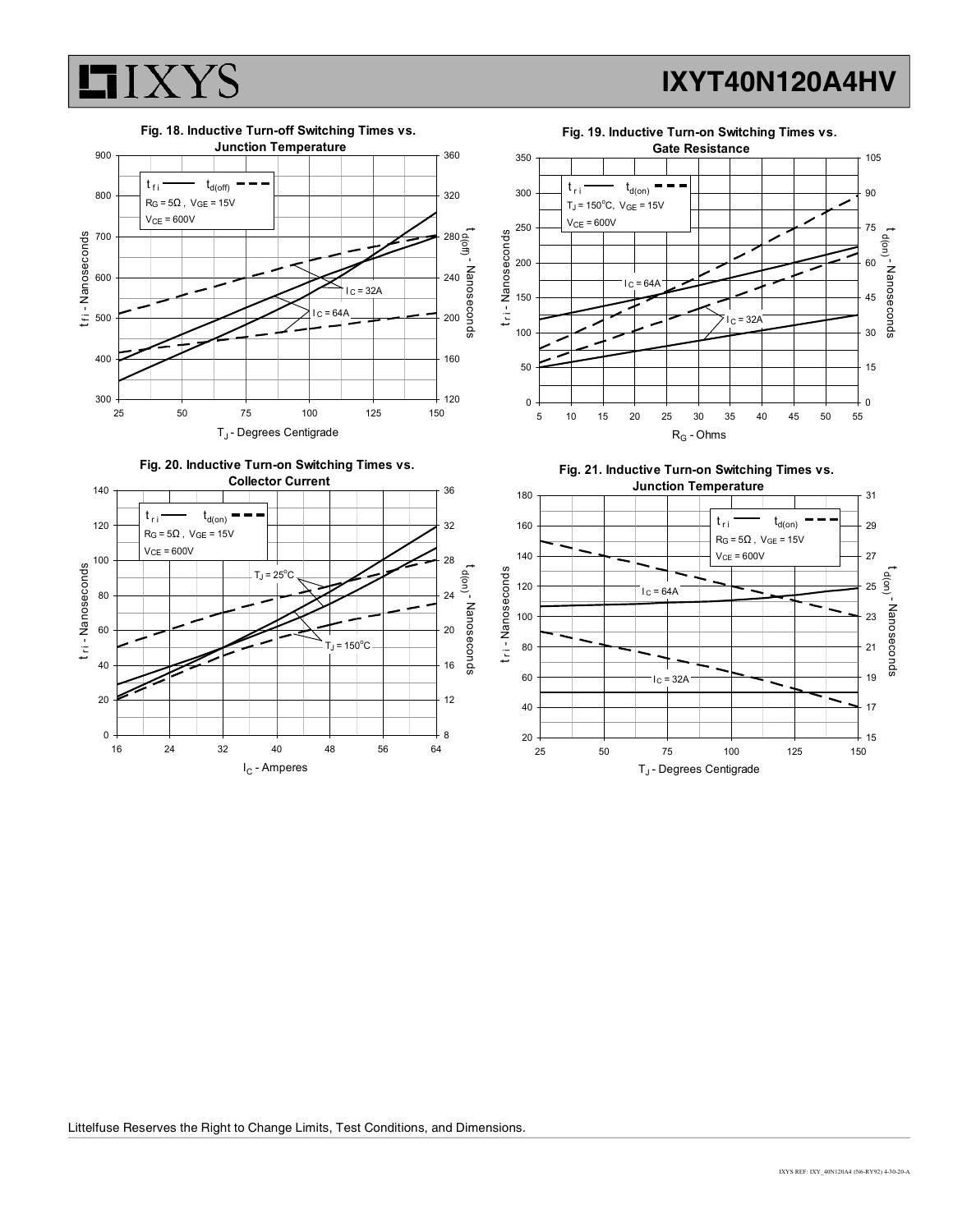# $LI$ *XYS*

# IXYT40N120A4HV